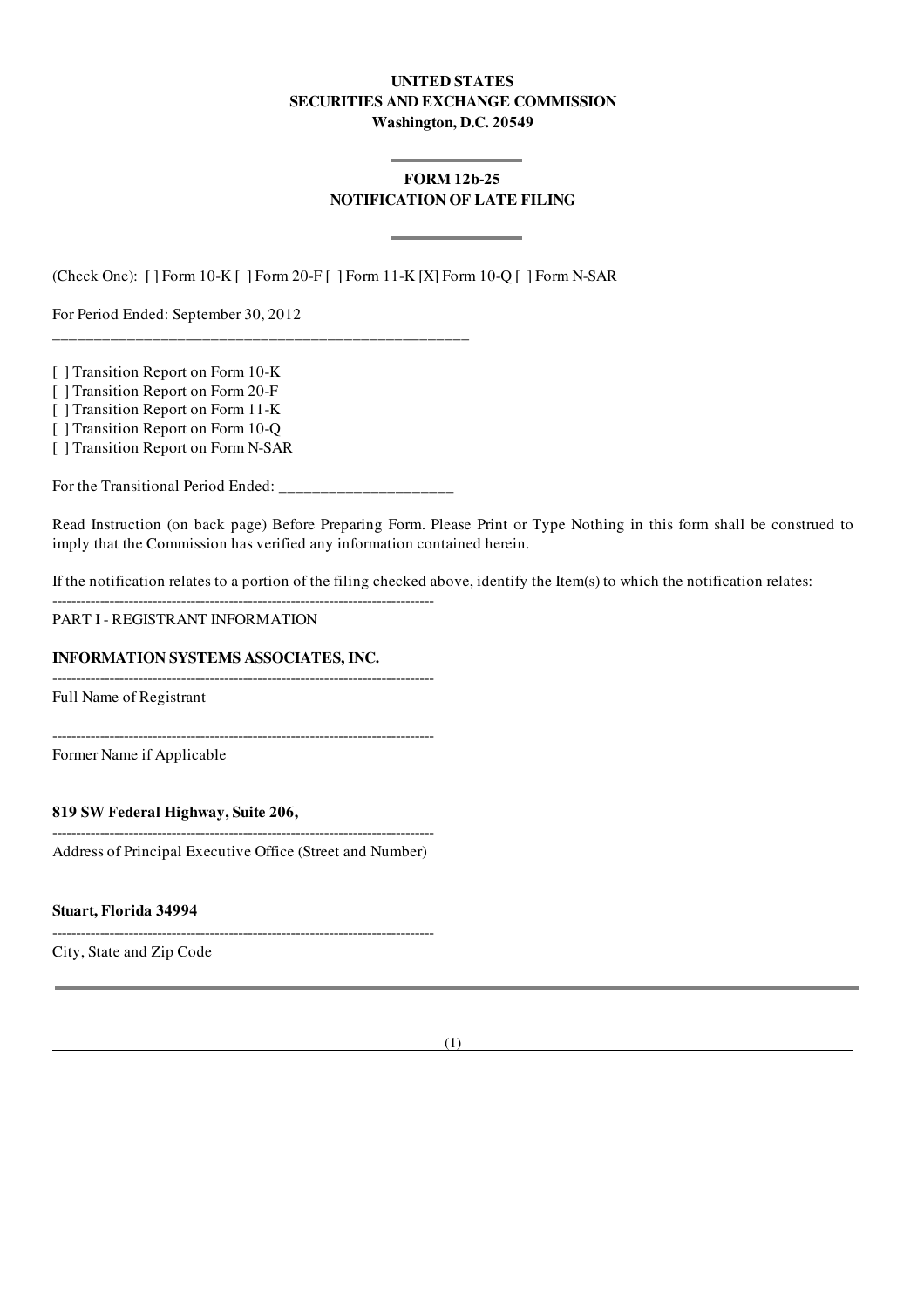## PART II - RULES 12b-25(b) AND (c)

If the subject report could not be filed without unreasonable effort or expense and the registrant seeks relief pursuant to Rule 12b-25(b), the following should be completed. (Check box if appropriate)

- | (a) The reasons described in reasonable detail in Part III of this form
- | could not be eliminated without unreasonable effort or expense;
- | (b) The subject annual report, semi-annual report, transition report on
- | Form 10-K, Form 20-F, 11-K or Form N-SAR, or portion thereof, will be
- | filed on or before the fifteenth calendar day following the
- | prescribed due date; or the subject quarterly report of transition
- [X] report on Form 10-O, or portion thereof will be filed on or before
	- | the fifth calendar day following the prescribed due date; and
	- | (c) The accountant's statement or other exhibit required by Rule
	- | 12b-25(c) has been attached if applicable.

## PART III - NARRATIVE

State below in reasonable detail the reasons why Forms 10-K, 20-F, 11-K, 10-Q, N-SAR, or the transition report or portion thereof, could not be filed within the prescribed time period.

INFORMATION SYSTEMS ASSOCIATES, INC. (the "Company") is still awaiting third party documentation in order to properly prepare a complete and accurate Form 10-Q. The Company has been unable to receive this data in a timely manner without unreasonable effort and expenses. For the foregoing reason, the Company requires additional time in order to prepare and file its quarterly report on Form 10-Q for the quarter ended September 30, 2012.

The Company does not expect significant changes in its results from operations and earnings from the corresponding period ended June 30, 2012.

(Attach Extra Sheets if Needed)

## PART IV - OTHER INFORMATION

(1) Name and telephone number of person to contact in regard to this notification.

| Joseph P. Coschera | (772) 403-2992     | <b>Chief Executive Officer</b> |
|--------------------|--------------------|--------------------------------|
| (Name)             | (Telephone Number) | Title)                         |

- (2) Have all other periodic reports required under Section 13 or 15(d) of the Securities Exchange Act of 1934 or Section 30 of the Investment Company Act of 1940 during the preceding 12 months or for such shorter period that the registrant was required to file such report(s) been filed? If answer is no, identify report(s). [X] Yes  $\lceil \cdot \rceil$  No
- (3)Is it anticipated that any significant change in results of operations from the corresponding period for the last fiscal year will be reflected by the earnings statements to be included in the subject report or portion thereof? [ ] Yes [X] No

If so, attach an explanation of the anticipated change, both narratively and quantitatively, and, if appropriate, state the reasons why a reasonable estimate of the results cannot be made.

# INFORMATION SYSTEMS ASSOCIATES, INC.

(Name of Registrant as Specified in Charter)

In accordance with the requirements of the Exchange Act, the registrant caused this report to be signed on its behalf by the undersigned thereunto duly authorized.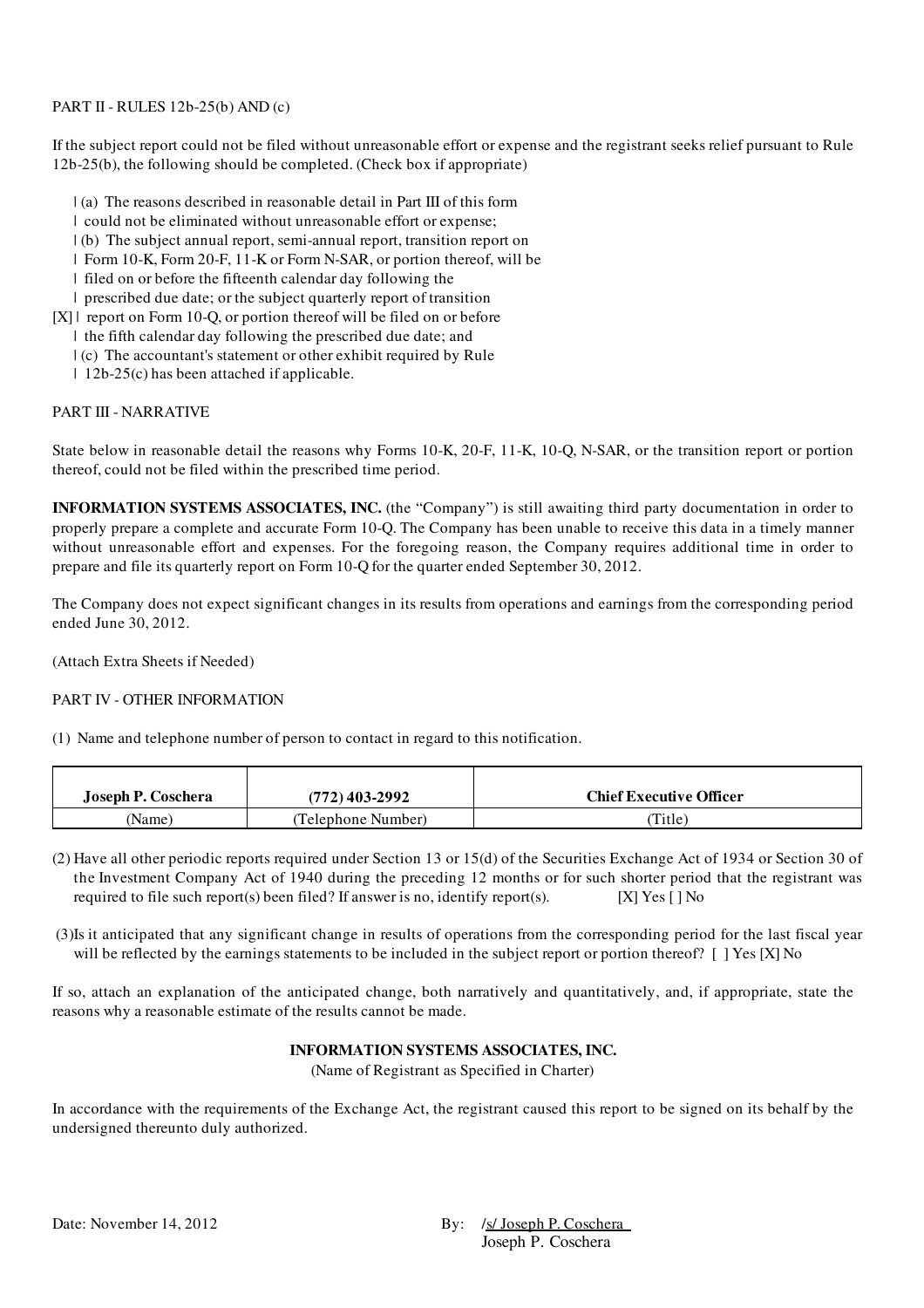Chief Executive Officer